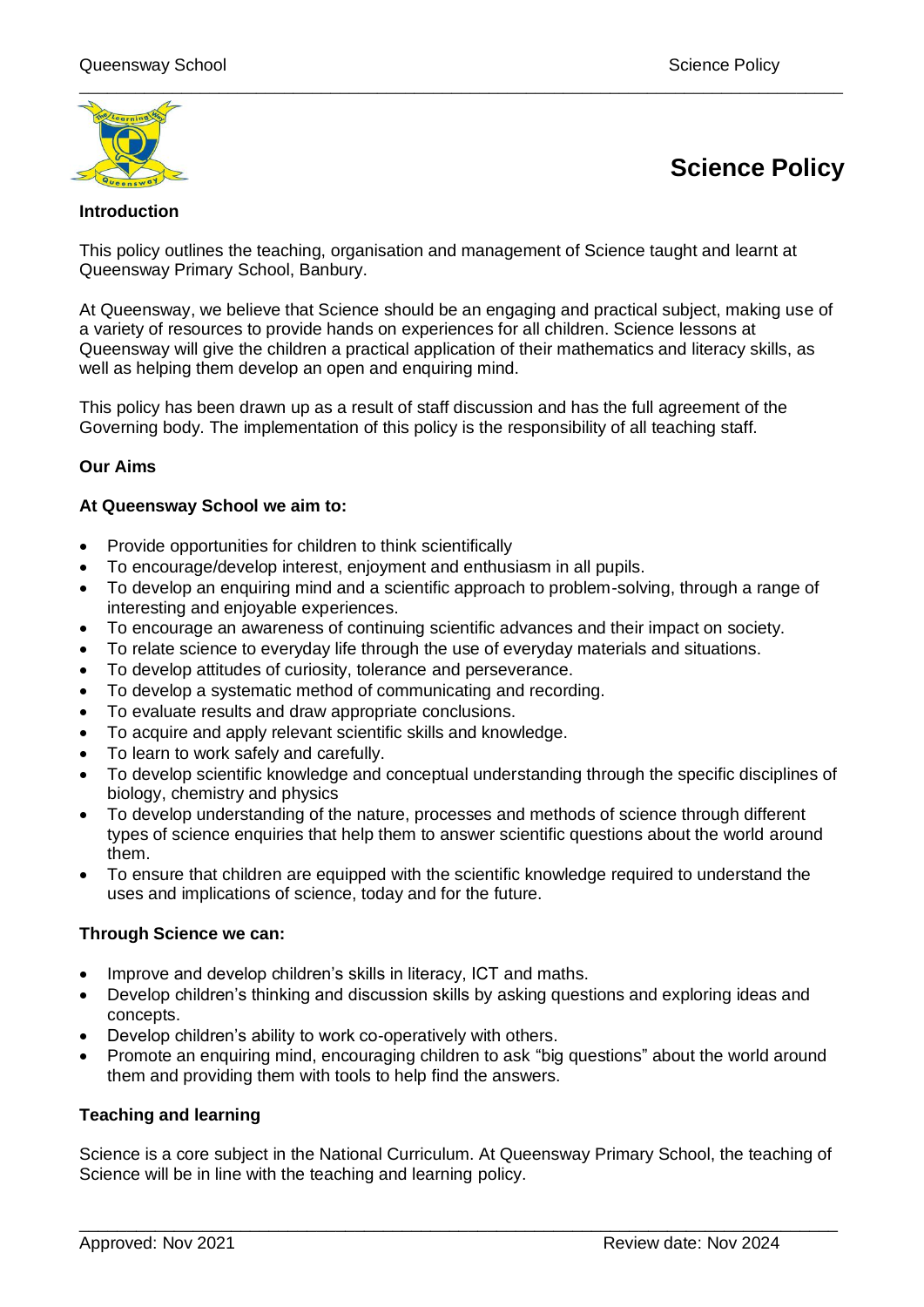Our Science teaching is based on the National Curriculum Programme of Study and the application of our Progression of Skills document, giving children the opportunity to work scientifically. This ensures progression and development of scientific skills as the children move through the school.

\_\_\_\_\_\_\_\_\_\_\_\_\_\_\_\_\_\_\_\_\_\_\_\_\_\_\_\_\_\_\_\_\_\_\_\_\_\_\_\_\_\_\_\_\_\_\_\_\_\_\_\_\_\_\_\_\_\_\_\_\_\_\_\_\_\_\_\_\_\_\_\_\_\_\_\_\_\_\_\_\_\_

The children in KS1 and KS2 will be taught to work scientifically across the year. As stated in the National Curriculum the children will focus on the disciplines of biology, chemistry and physics. The children will focus on the following areas-

**Years 1 and 2:** Animals including humans, plants, everyday materials and their uses, living things and their habitats.

**Years 3 and 4:** Animals including humans, light and sound, rocks, plants, forces and magnets, electricity, states of matter, living things and their habitats.

**Years 5 and 6:** Animals including humans, all living things and their habitats, Earth and space, light and how it travels, electricity, properties and changes in materials, inheritance and evolution.

Scientific investigations are carried out regularly, as opportunities for working scientifically are built into each unit of work. These include planning experimental work, obtaining evidence and considering evidence. To aid the planning of experiments and investigations and record their findings children may use the 'house planning frame' (annex 1), teachers may also use alternative planning frames to suit the needs of their class. Children will be taught to read and spell scientific vocabulary through each of their units of work. Children will experience a mixture of whole class, group and individual practical tasks, and the complexity of these increases with their age and ability.

They will begin to use simple scientific language to talk about what they have found out and communicate their ideas to a range of audiences in a variety of ways.

Similarly, scientific words are introduced, revised and displayed, within each unit, so children develop an increasingly wide scientific vocabulary, which they are encouraged to use to explain their findings and demonstrate their knowledge. These are key factors in developing their scientific vocabulary and articulating scientific concepts clearly and precisely. Cross-curricular links are made with writing to apply key scientific vocabulary and show understanding and meaning in other areas of the curriculum.

- In the EYFS, children will learn about science through the 'understanding of the world' area of learning. Much of this learning will occur through playing and exploring, active learning and creating and thinking critically. This will build a firm foundation to develop scientific learning when they enter KS1.
- In KS1, children will begin to be introduced to scientific concepts through practical experiments. They will start to build up scientific vocabulary and develop an understanding of how the world around them works. They should start to record the results of their experiments in an appropriate format. Children will be encouraged to ask questions and expand their knowledge across the areas of science teaching. Most of the learning about science will be done through the use of first-hand practical experiences, but there will also be some use of appropriate secondary sources, such as books, photographs and videos.
- In KS2, children build upon the skills learnt in KS1, their understanding of scientific ideas will increase, following on logically from their previous learning. They will have a broader range of vocabulary which they can apply when writing about their experiments and investigations. Ever increasing links with the literacy and mathematics curriculum will be made, with children encouraged to apply their skills to their scientific learning. Children are encouraged to think more deeply about scientific concepts; allowing them to design and carry out their own investigations, making choices about methods and equipment used.